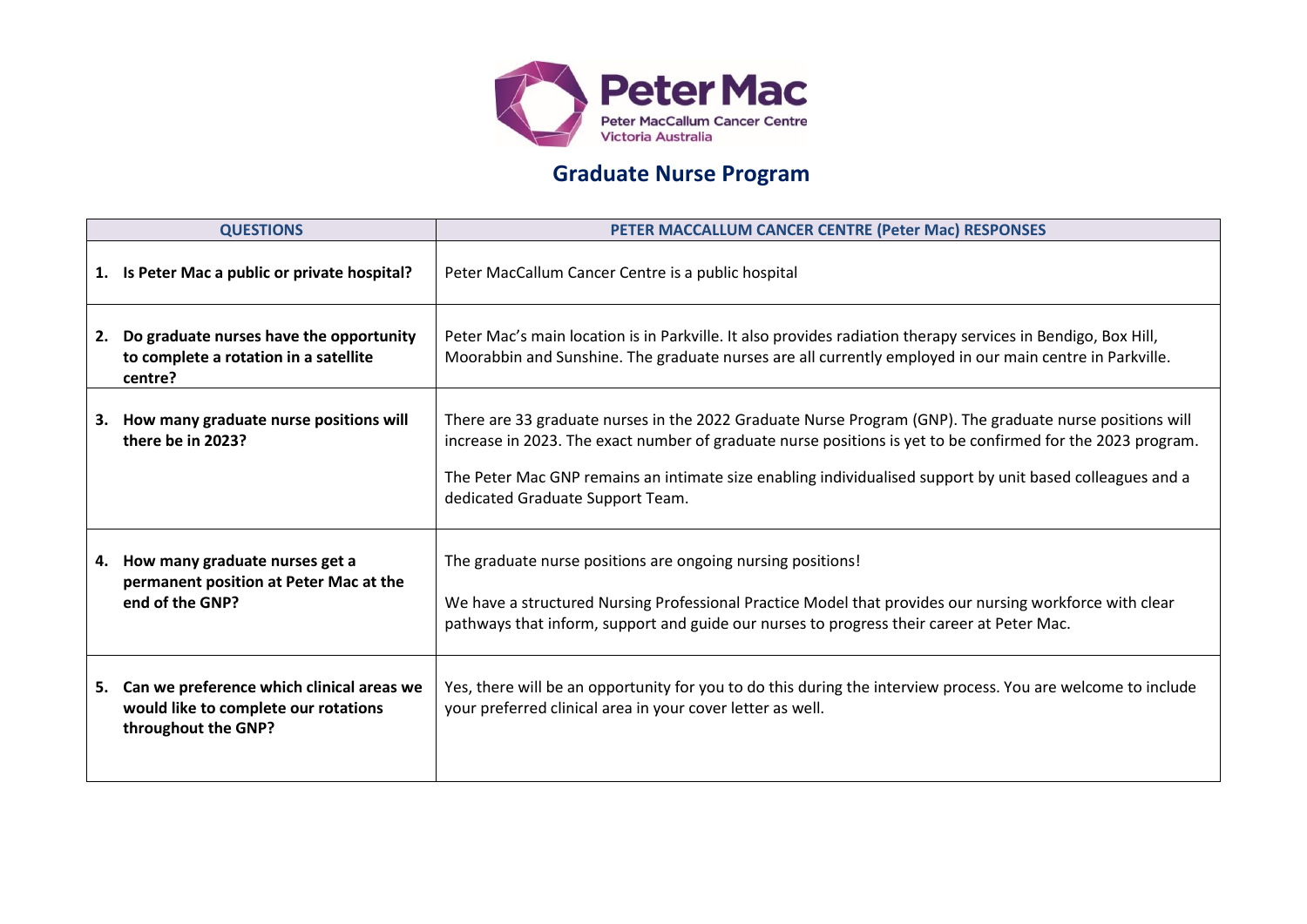| <b>QUESTIONS</b>                                                                                                                                                                                                                                                                         | PETER MACCALLUM CANCER CENTRE RESPONSES                                                                                                                                                                                                                                                                                                                                                                                                                                                                                                                                                                                                                                                                                                                                                                                                                                                                                                                                                                                                                                                                                                                                                                                                                                                                                                                                                                                          |
|------------------------------------------------------------------------------------------------------------------------------------------------------------------------------------------------------------------------------------------------------------------------------------------|----------------------------------------------------------------------------------------------------------------------------------------------------------------------------------------------------------------------------------------------------------------------------------------------------------------------------------------------------------------------------------------------------------------------------------------------------------------------------------------------------------------------------------------------------------------------------------------------------------------------------------------------------------------------------------------------------------------------------------------------------------------------------------------------------------------------------------------------------------------------------------------------------------------------------------------------------------------------------------------------------------------------------------------------------------------------------------------------------------------------------------------------------------------------------------------------------------------------------------------------------------------------------------------------------------------------------------------------------------------------------------------------------------------------------------|
| 6. The last couple of years have had<br>additional challenges for student nurses<br>because of the current pandemic, do you<br>have processes in place to support<br>graduate nurses taking into consideration<br>the disruptions to our undergraduate<br>education/clinical placements? | The Academic Nursing Unit and Nursing Service at Peter Mac are aware of the additional challenges for<br>undergraduate nurses caused by the COVID-19 pandemic and have developed creative ways to provide<br>support to graduate nurses transitioning into the workforce during these times. For example: we have<br>developed a hands on practical study day focussing on fundamental nursing skills, incorporating the<br>knowledge that underpins these skills. This study day has been scheduled during orientation, prior to you<br>commencing in the clinical areas.                                                                                                                                                                                                                                                                                                                                                                                                                                                                                                                                                                                                                                                                                                                                                                                                                                                       |
| Will completing a Graduate Nurse Program<br>7.<br>at Peter Mac limit my future career<br>opportunities because it is a specialist<br>cancer hospital?                                                                                                                                    | Completing a Graduate Nurse Program at Peter Mac will provide graduate nurses with the opportunity to<br>consolidate their fundamental general nursing skills as well as acquire specialised nursing skills within an acute<br>care setting.<br>Cancer/treatments have the potential to effect all body systems, therefore learning requirements<br>$\bullet$<br>throughout the GNP are broad and varied with learning outcomes transferrable across industry<br>Graduate nurses will have the opportunity to care for patients:<br>Experiencing a range of treatment modalities i.e. surgery, chemotherapy, radiotherapy,<br>$\bullet$<br>immunotherapy<br>Presenting with a range of co morbidities i.e. diabetes, heart disease, COPD, auto immune, mental<br>$\bullet$<br>health<br>Requiring a comprehensive range of patient management activities i.e. patient health assessment,<br>$\bullet$<br>pre/post op care, CVAD management, blood product administration, patient controlled analgesia,<br>nasogastric/enteral feeding, managing myelosuppression, intrathecal, arterial blood gas, intravenous<br>cannulation and cytotoxic chemotherapy administration<br>The Peter Mac GNP has been designed to:<br>Support with linking theory learnt during undergraduate education to the acute cancer clinical setting<br>$\bullet$<br>Assist with broadening scope of practice through structured educational activities |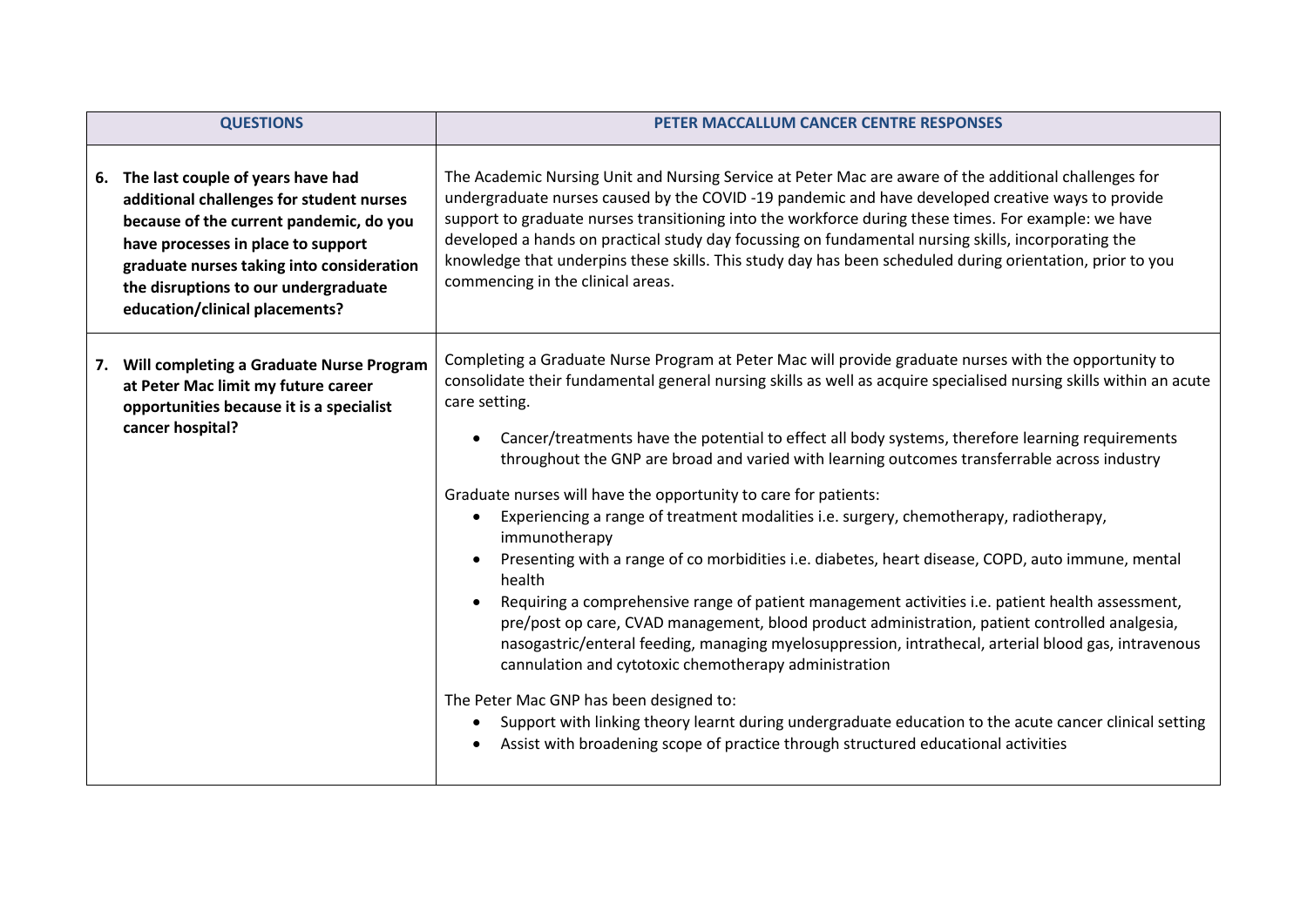| <b>QUESTIONS</b>                                                                                                                                | PETER MACCALLUM CANCER CENTRE RESPONSES                                                                                                                                                                                                                                                                                                                    |
|-------------------------------------------------------------------------------------------------------------------------------------------------|------------------------------------------------------------------------------------------------------------------------------------------------------------------------------------------------------------------------------------------------------------------------------------------------------------------------------------------------------------|
| 8. Is the Day Therapy option 12 months only,<br>or can you do a rotation in Day Therapy as<br>well as another ward?                             | The Day Therapy allocation is for 12 months. Six months in the Medical Day Unit/Transfusion Lounge and six<br>months in the Chemotherapy Unit.                                                                                                                                                                                                             |
| 9. Does Peter Mac offer a theatre allocation<br>within the GNP?                                                                                 | Allocation to the operating suite within the Graduate Nurse Program is 12 months only and graduate nurses<br>will have the opportunity to experience all of the following areas: Scrub/Scout, Anaesthetics, Post Anaesthetic<br>Care Unit (PACU) and Day Surgery throughout the program                                                                    |
| 10. How many supernumerary days are<br>included in the Peter mac Graduate Nurse<br>Program?                                                     | There are 7 supernumerary days allocated at the commencement of the graduate nurse's first rotation. This is<br>a good amount of time for graduate nurses to orientate themselves and transition into their specific clinical<br>areas. There are 2 supernumerary days on commencement of the graduate nurse's second rotation.                            |
| 11. Do graduate nurses do night duty shifts?                                                                                                    | Graduate nurses who are allocated to the ward settings are rostered onto night duty shifts. The Graduate<br>Nurses will complete 4 months working morning/afternoon shifts prior to being rostered onto night shifts.<br>Generally, graduate nurses are rostered onto two weeks night duty throughout the duration of the program.                         |
| 12. Is there an opportunity to preference<br>clinical areas prior to commencing the<br><b>Graduate Nurse Program?</b>                           | Yes, there will be an opportunity to preference the areas where you would like to undertake your Graduate<br>Nurse Program. You are welcome to include your preferences in your cover letter (not mandatory). Applicants<br>successful for interview will be given the opportunity to provide their ward/unit preferences during the<br>interview process. |
| 13. Are there any prerequisites required to<br>complete a rotation within Theatre? For<br>example, having a placement in ED, ICU or<br>theatre. | No, there are no prerequisites. A high level of interest is important.                                                                                                                                                                                                                                                                                     |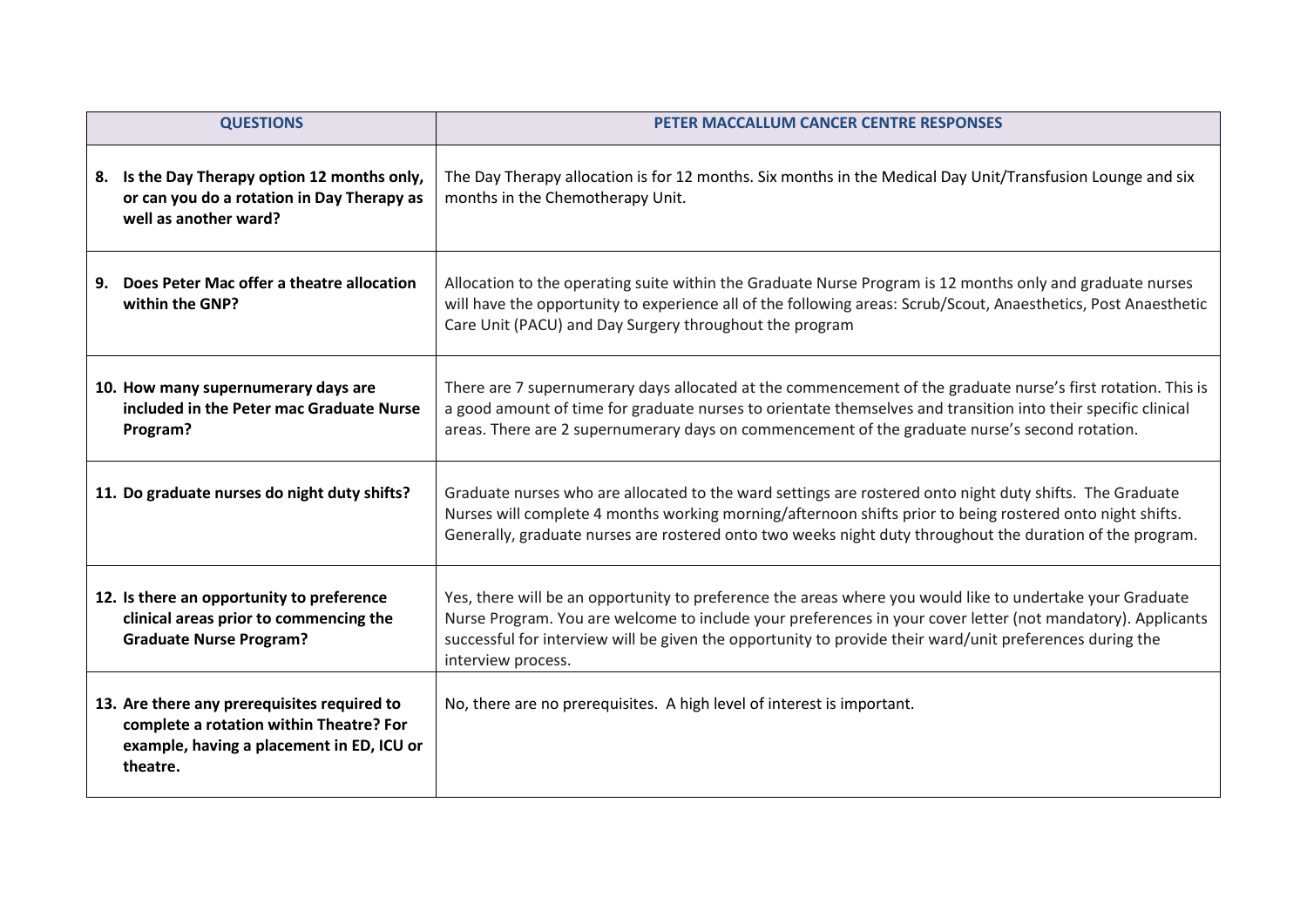| <b>QUESTIONS</b>                                                                                           | PETER MACCALLUM CANCER CENTRE RESPONSES                                                                                                                                                                                                                                                                                                                                                                                |
|------------------------------------------------------------------------------------------------------------|------------------------------------------------------------------------------------------------------------------------------------------------------------------------------------------------------------------------------------------------------------------------------------------------------------------------------------------------------------------------------------------------------------------------|
| 14. Do I need to provide a passport photo or a<br>passport sized photo on my letter of<br>application?     | A passport sized photo is required on the letter of application.                                                                                                                                                                                                                                                                                                                                                       |
| 15. Can a sub-acute appraisal tool be<br>submitted if we don't have two acute<br>appraisal tools?          | Yes, we will be able to gain a lot of information from your sub-acute appraisal tools i.e. professionalism,<br>enthusiasm, patient focus, self direction with learning, clinical skills, knowledge base, ability to work in a team<br>etc.                                                                                                                                                                             |
| 16. Do we need to organise our referee report<br>document or do the hospitals liaise with<br>our referees? | If you are registered with the Allocation and Placement Service (APS) formally known as computer match, you<br>will need to nominate two referees on the APS website. We will then access the APS website to review your<br>references.<br>Please note: Private Hospitals may not be registered with the Allocation and Placement Service. You will need<br>to contact the hospitals directly regarding their process. |
| 17. Can we use a clinical appraisal tool and/or<br>reference from a second year placement?                 | Our preference would be for you to use a Clinical Appraisal Tool and or reference from an acute third year<br>placement. However, we understand this is not always possible. Please clearly state in your application letter<br>the reason why you haven't attached a $3rd$ year clinical placement tool as part of your application.                                                                                  |
| 18. What if I'm unable to use a Clinical Nurse<br><b>Educator/Clinical Teacher as a referee?</b>           | Peter Mac would prefer that you have a Clinical Educator/Clinical Teacher as your referee, a preceptor is<br>accepted if you are unable to get a reference from a Clinical Educator/Clinical Teacher. If you're unable to use<br>a reference from a Clinical Nurse Educator/Clinical Teacher please provide a rationale in your cover letter.                                                                          |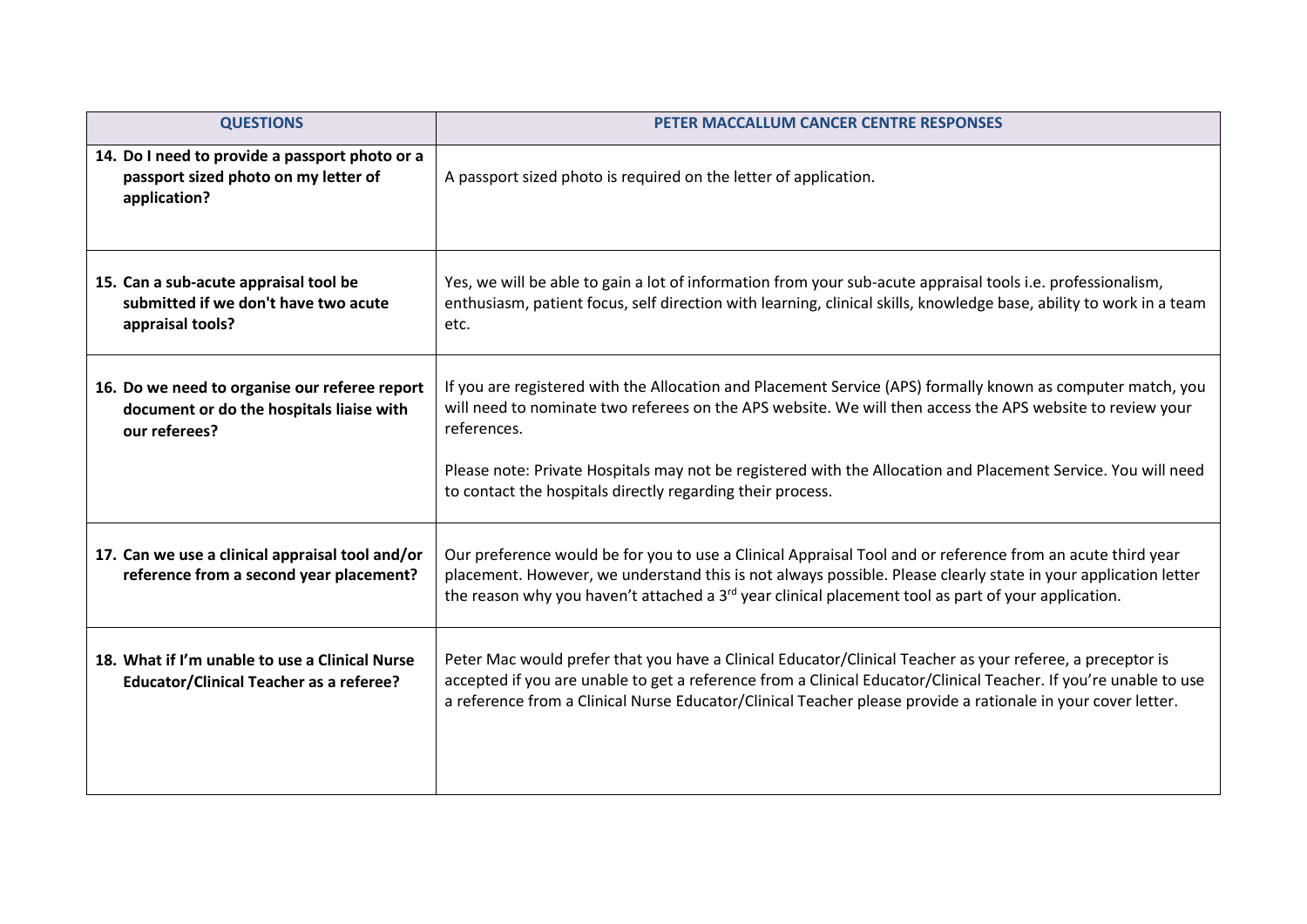| <b>QUESTIONS</b>                                                                                                                                                                                              | PETER MACCALLUM CANCER CENTRE RESPONSES                                                                                                                                                                                                                                                                                                                                                                                                                                                                                                                                                                                                        |
|---------------------------------------------------------------------------------------------------------------------------------------------------------------------------------------------------------------|------------------------------------------------------------------------------------------------------------------------------------------------------------------------------------------------------------------------------------------------------------------------------------------------------------------------------------------------------------------------------------------------------------------------------------------------------------------------------------------------------------------------------------------------------------------------------------------------------------------------------------------------|
| 19. If we have to accept an offer, will we only<br>get one offer from a possible four<br>preferences? And are all the offers sent<br>out at the same time from all health<br>service/hospital you applied to? | You will preference four organisations through the Allocation and Placement Service. The match results for<br>this service are released on Monday October 3. You will be matched to no more than one organisation. If you<br>are unmatched during this process there is an additional process (second round) that facilitates enabling any<br>unmatched candidates the opportunity of securing an unmatched position from the match process.<br>Please refer to: allocations.pmcv.com.au<br>Please note: Private Hospitals may not be registered with the Allocation and Placement Service. You will need<br>to contact the hospitals directly |
| 20. Does the Peter Mac Graduate Nurse<br>Program accept Enrolled Nurses as well as<br><b>Bachelor Nurses?</b>                                                                                                 | The Peter Mac Graduate Nurse Program is for undergraduate nurses who have completed a Bachelor or<br>Master of Nursing.                                                                                                                                                                                                                                                                                                                                                                                                                                                                                                                        |
| 21. What's the process for international<br>students to apply?                                                                                                                                                | Unfortunately International Applicants are not eligible to register with the Allocation and Placement Service.<br>Please refer to: allocations.pmcv.com.au<br>Peter Mac prioritises applicants through the Allocation and Placement Service. If we don't match through this<br>service we then take International applicants into consideration.<br>International applicants are welcome to contact Michelle Rutherford (GNP Coordinator) from Tuesday<br>October 4 2022.                                                                                                                                                                      |
| 22. Does Peter Mac support ongoing studies?                                                                                                                                                                   | Yes, ongoing studies are encouraged and supported. There are many previous graduate nurses who have<br>received scholarships to complete the Graduate Certificate in Cancer Nursing. If you tune into our GNP<br>Information Evening live-stream event on Tuesday June 7, you will see/hear Professor Mei Krishnasamy<br>present on our Advancing Nursing Practice model. There are many pathways to progress your career within a<br>structured supportive framework.                                                                                                                                                                         |